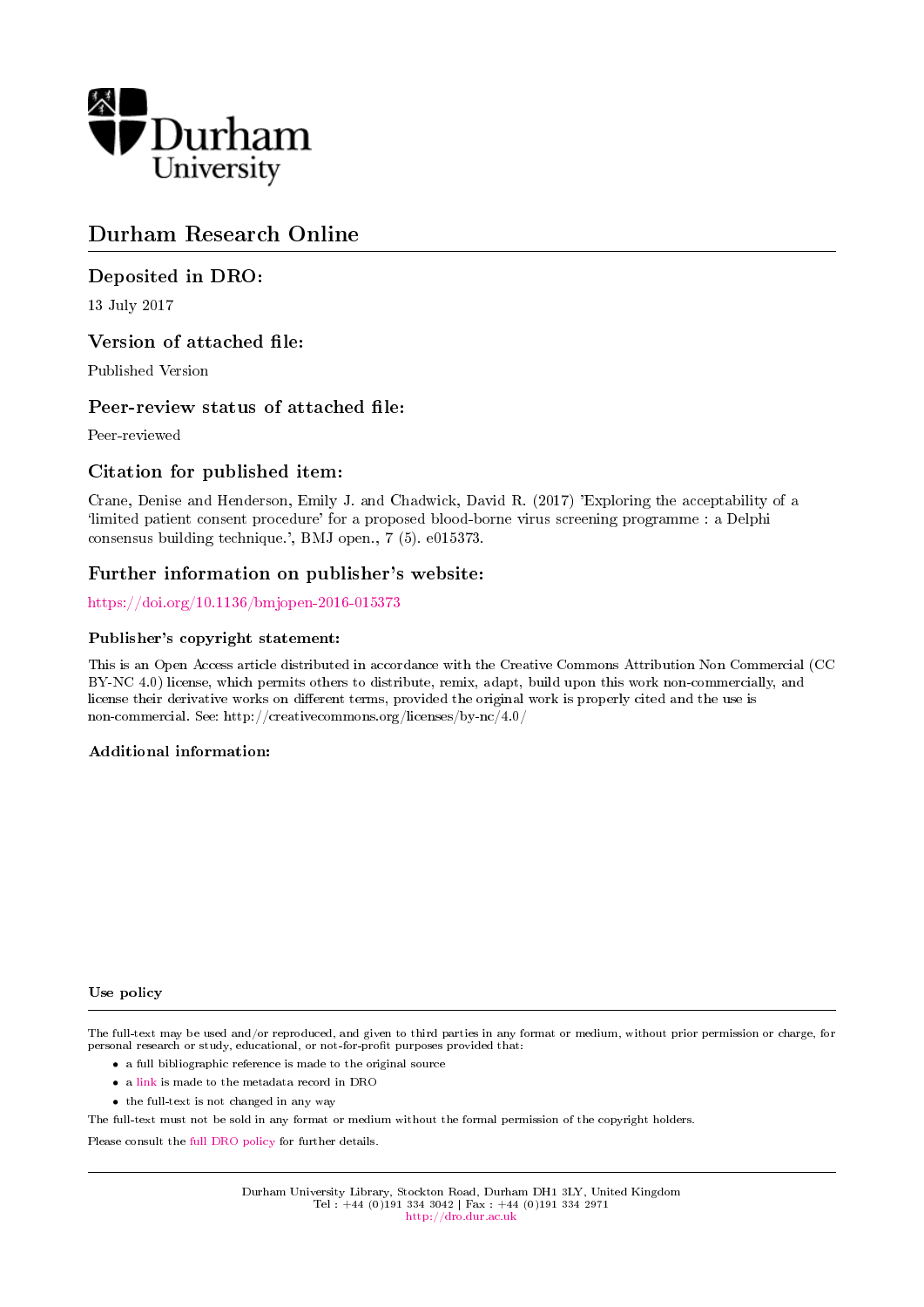# **Exploring the acceptability of a 'limited patient consent procedure' for a proposed blood-borne virus screening programme: a Delphi consensus building technique**

Denise Crane,<sup>1</sup> Emily J Henderson,<sup>2</sup> David R Chadwick<sup>3</sup>

#### **To cite:** Crane D, Henderson EJ, Chadwick DR. Exploring the acceptability of a 'limited patient consent procedure' for a proposed blood-borne virus screening programme: a Delphi consensus building technique. *BMJ Open* 2017;7:e015373. doi:10.1136/ bmjopen-2016-015373

► Prepublication history and additional material for this paper are available online. To view these files please visit the journal online [\(http://dx.doi.](http://dx.doi.org/10.1136/bmjopen-2016-015373) [org/10.1136/bmjopen-2016-](http://dx.doi.org/10.1136/bmjopen-2016-015373) [015373\)](http://dx.doi.org/10.1136/bmjopen-2016-015373).

Received 2 December 2016 Revised 17 March 2017 Accepted 28 March 2017



<sup>1</sup>School of Medicine Pharmacy and Health, Durham University, Durham, United Kingdom <sup>2</sup>School of Medicine Pharmacy and Health, Durham University, Durham, United Kingdom 3 Centre for Clinical Infection, The James Cook University Hospital, Middlesbrough, Cleveland, United Kingdom

#### Correspondence to Dr Denise Crane;

denise.crane@durham.ac.uk

#### **Abstract**

**Objective** To identify components of a proposed bloodborne virus (BBV) population screening programme and its associated consent procedure that both the public and health practitioners (HPs) would find acceptable. The proposed BBV screening system would aim to reduce late diagnosis of BBVs and be used in patients undergoing routine blood tests, aided by risk stratification software to target individuals at higher risk of infection.

**Design** A Delphi technique was used to build consensus among two separate groups, public participants and HPs in England.

Methods A survey incorporating vignettes was developed, with input from an external panel of experts. Over three rounds, 46 public participants and 37 HPs completed the survey, rating statements on a four-point Likert scale. The survey covered issues around stigma and sensitivity, the use of risk stratification algorithms and 'limited' patient consent (ie, preinformed of the option to 'opt-out'). Consensus was defined as >70% of participants agreeing or disagreeing with each statement.

Results Consensus was achieved among both groups in terms of acceptability of the screening programme. There was also consensus on using patient data to risk-stratify screening algorithms and the need to obtain some form of consent around the time of drawing blood.

Conclusions This study found that the special protected status of HIV in England is no longer deemed necessary today and hinders appropriate care. We propose that a novel 'limited consent procedure' could be implemented in future screening programmes.

#### **Introduction**

Globally, around 47% of people living with HIV (PLWH) in 2014 were not aware that they were infected. $1$  The Joint United Nation Programme on HIV/AIDS (UNAID) '90-90-90' target,<sup>[1](#page-8-0)</sup> with the ambition that 90% of PLWH will know their HIV status by 2020, is unlikely to be achieved, especially in some countries with relatively low economic development. The situation for the other two main blood-borne viruses (BBVs), hepatitis

#### Strengths and limitations of this study

- ► A broad range of healthcare workers and members of the public were sampled in this nationally representative study.
- ► Use of a Delphi consensus building technique allowed an iterative approach to achieve consensus in an area of public health with considerable potential for ethical debate.
- ► The study's methodology may be of interest to other countries considering such a screening programme.
- $\blacktriangleright$  The application of this study's results is limited to the UK, which has a different medicolegal framework in relation to consent, testing and screening compared with other countries.
- $\triangleright$  While we attempted to send invitations to a broad range of specialists and professionals for the HP survey, the study topic might still have attracted more of those with strong views.

B virus (HBV) and hepatitis C virus (HCV), is worse in terms of levels of undiagnosed infections. $2\frac{3}{7}$  Failure of timely diagnoses of HIV or other BBVs leads to continued transmission of infections as well as worse clinical outcomes. Late diagnosis of HIV is associated with a 10-fold higher risk of death in the year after diagnosis than early diagnosis.<sup>8</sup> Late diagnosis of HBV or HCV is also associated with higher mortality due to liver cirrhosis, liver failure and liver cancer. Most HCV infections can now be cured, and both HBV and HIV infections controlled with antiviral therapy, if detected sufficiently early with a good prognosis for most patients.

In many highly economically developed countries, reliable tests to diagnose BBVs have been widely available since the 1980s and early 1990s. In the case of HIV, testing has been viewed differently to tests for other infections or serious medical conditions; often it requires specific consent from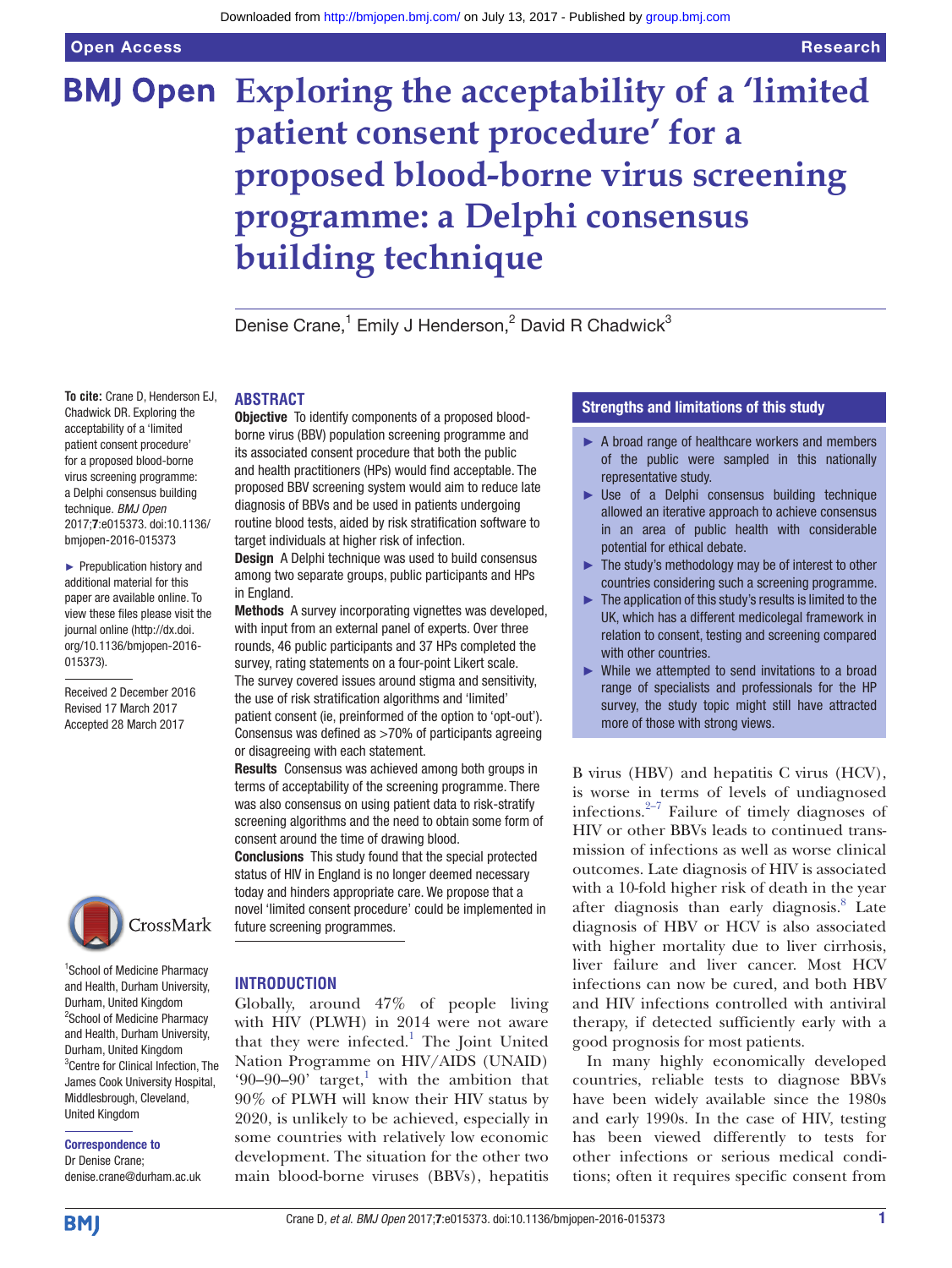individuals for the test, a process termed 'HIV exceptionalism'.<sup>9</sup> This stemmed historically from when HIV was an untreatable disease<sup>10</sup> and carried much social stigma, as HIV was widely associated with men who have sex with men (MSM) or intravenous drug users. $^{11}$  Despite improvements in health outcomes, knowledge that HIV can infect any demographic group and attitudes towards MSM, such stigma still remains, both among health practitioners (HPs) and the public. As a result, attempts to screen for HIV infections more widely, which rely on HPs to identify patients potentially at risk, have been hindered. Moreover, the necessity of obtaining specific consent for HIV testing has remained an additional barrier to wider or universal screening. Despite this barrier, HIV testing has become more normalised over the last decade with the introduction of 'opt-out' HIV testing,  $9^{12}$  self-testing kits and the recommendations for universal testing in some clinical settings, particularly in pregnant women and patients attending sexually transmitted infection (STI) clinics[.10](#page-8-4) Testing coverage in other clinical settings has been less good.

Studies in the UK have shown that there has been missed opportunities for earlier diagnosis; high proportions of patients with advanced HIV infection attended primary care or other healthcare facilities with indicator conditions in the 1–2 years prior to diagnosis, but were not tested.<sup>13–16</sup> Recognised barriers to more widespread HIV testing by healthcare workers include failure to identify risk factors, lack of training or knowledge and concerns that a patient may be offended if a test is recommended.<sup>11 17</sup> Efforts to increase HIV testing in clinical settings, such as emergency departments, have been partially effective, however, required significant additional resources and are difficult to maintain.<sup>13-15</sup> Even when programmes have been implemented to establish routine HIV or BBV testing in emergency rooms, most programmes have not managed to increase the proportion of patients tested to above  $50\%$ .<sup>13-16</sup>

New approaches to increase HIV and BBV testing and to reduce rates of undiagnosed infections and late diagnosis are needed. Moreover, approaches to testing which do not require specific consent for HIV tests are likely to simplify screening and increase testing rates. In many highly economically developed countries, for example, the UK, around half of the population have a blood test of some form every year, providing a potential opportu-nity for BBV testing via a population screening strategy.<sup>[18](#page-8-7)</sup> Such a process might be used for universal screening, or to target only patients identified as being at higher risk of BBV infection, through risk stratification, in order to make testing cost-effective. Risk stratification would most effectively be performed by algorithms in computer physician order entry (CPOE) systems which might also interact with electronic patients records (EPR) or other computer health systems. Such software algorithms might identify those at higher risk on the basis of patient demographic characteristics, specific data or diagnostic codes in EPRs, previous abnormal test results (eg, lymphopenia

or raised aminotransferase levels (ALT) or from specific tests being ordered on CPOEs (eg, syphilis serology). However, gaining specific consent for BBV screening from individuals at the point of drawing blood in such a system would be challenging. Even when using the 'opt-out' approach, many physicians would find the requirement to obtain specific consent from all patients who might be selected for screening onerous, given the time needed to counsel some patients. One alternative would be to gain limited consent, whereby patients are notified in advance via written communication that their blood samples may be tested for BBVs, and also given the opportunity to 'optout' of the screening programme. In this case, patients would not be asked to consent specifically for HIV/BBV testing by the healthcare practitioner directly. Such a method of gaining limited consent might be viewed as both practical and reasonable, particularly given that the benefit of identifying people with undiagnosed BBV infections applies to their individual health and to society via reducing BBV transmission. However, it has yet to be determined whether this approach of limited consent would be considered acceptable. The aim of this study was to identify components of a BBV population screening programme and associated consent procedure that both the public and HPs would find acceptable.

#### **Methods**

#### **Study design**

The study was designed using a Delphi method, a consensus-building technique that has been used widely in various areas of medical practice to achieve consensus among HPs and patients, on acceptable and effective medical practice and health service provisions.<sup>19 20</sup> An online survey was created using Bristol Online Survey [\(www.onlinesurveys.ac.uk\)](www.onlinesurveys.ac.uk) entailing four sections with vignettes and subsequent statements encompassing our research questions. Free text comment boxes at the end of each section allowed participants to provide additional comments and feedback.

#### **Patient involvement**

The only patient involvement in this study is on the advisory panel who aided in the process of survey development.

#### **Participants and recruitment**

Members of the public were randomly selected through a commercial survey database covering potential participants across the whole of the UK and invited by email to fill in the questionnaire. After invitations were sent out, all responses were accepted sequentially until either the target number of respondents had completed the survey or the 4-week time limit for the survey had been reached. After this, no further participants were allowed to begin the survey. HPs were purposefully selected through relevant English National Health Service (NHS) organisations. HPs were deliberately selected from a wide range of relevant medical specialists, general practitioners and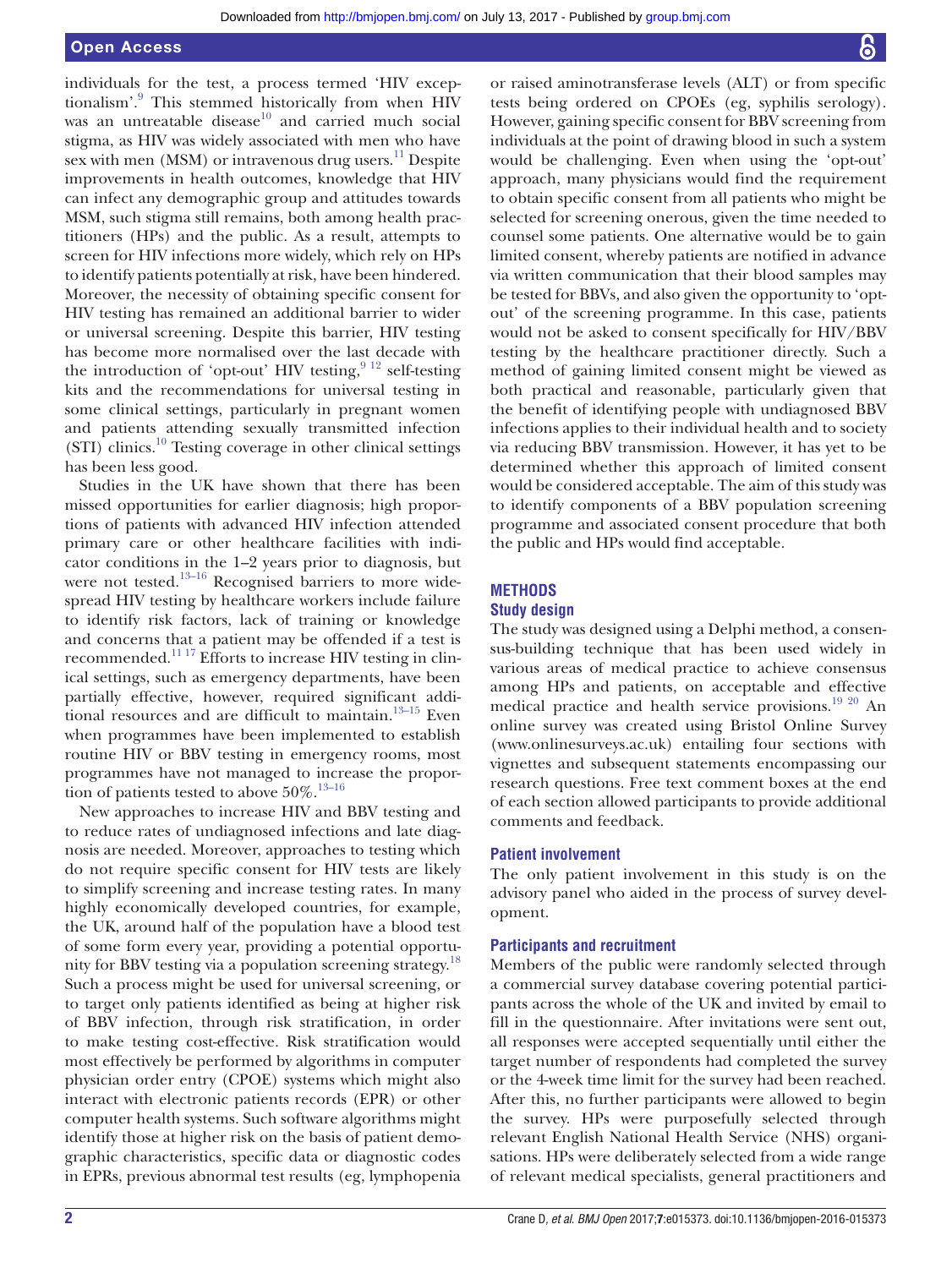specialist nurses. Potential participants (1000 public and 400 HPs) were emailed with a description of the study and a link to the online survey and asked if they would be willing to take part. Public participants were offered a financial incentive of a £5 Amazon gift voucher after each round to improve recruitment. In Delphi exercises, 50 respondents are generally considered to be sufficient to be representative of public opinion and 30 respondents sufficient to be representative of expert opinion to enable consensus to be achieved.<sup>[20–25](#page-9-1)</sup> A dropout rate of 20% was expected over the three rounds, as this is found to be normal in other studies.<sup>25,26</sup> Therefore, we sought to recruit 75 members of the public and 50 HPs to be able to achieve the target sample size at the end of three rounds.

#### **Survey development**

The survey was developed by the research team with input from an external advisory panel comprising national experts in bioethics, medicine and Delphi methodology. Based on our review of the literature, we developed three general topic areas relevant to the proposed screening programme: stigma and sensitivity, the use of computer selection (risk stratification) algorithms/programs for BBV screening and patient consent. To illustrate issues in each area, we wrote a number of clinical vignettes, an approach to Delphi used previously to explore ethical dilemmas[.23](#page-9-3) The vignettes comprised short hypothetical scenarios encompassing the general topic areas that may be experienced by the public and HPs (see online supplementary file) followed by a series of statements. Two statements were constructed for each question in order to balance negative and positive responses. Participants were asked to rate each statement using a 4-point Likert scale with a response of 'strongly agree', 'agree', 'disagree' and 'strongly disagree.' Statements were assessed by the advisory panel for readability and relevance.

#### **Data collection**

Data were collected over three rounds; the process is summarised in [figure](#page-3-0) 1. Round 1 responses were analysed, and areas requiring further investigation in round 2 were identified. Feedback from rounds 1 and 2 was provided to the participants, with pie charts indicating group consensus and disagreement as well as the respondents' original answers. Respondents were then asked to reconsider the original answer in light of the group's responses.

Free text comment boxes were provided at the end of each section for participants to provide any further comments, and we gathered data on participants' age, gender and ethnicity. To help participants understand the proposed BBV screening programme, we embedded a link in the online survey to an informational YouTube video developed by  $DC<sup>27</sup>$ 

#### **Data analysis**

Following completion of the third and final round, responses were analysed to establish areas of consensus

#### **ROUND ONE**

## **Ranking of 13 statements Collection of free text comments**



#### **ROUND TWO**

## **Ranking of 13 statements Ranking of 4 additional statements Collection of free text comments**



**ROUND THREE** 

## **Final Ranking of 4 additional statements Final collection of free text comments**

<span id="page-3-0"></span>Figure 1. The three Delphi rounds.

and areas where consensus had not been achieved. In the final analysis, percentages were narrowed down to agree (strongly agree and agree) and disagree (strongly disagree and disagree); percentages of agree/disagree were calculated for each statement using SPSS V.10. Consensus was defined as >70% of participants agreeing/strongly agreeing or disagreeing/strongly disagreeing with each statement; this percentage is recommended to achieve general consensus.[25 28 29](#page-9-2) A modified continuous comparative method of thematic analysis was used to analyse the free text comments in order to identify themes, allowing the determination of whether a comment made by one participant was a commonly shared or individual opinion.<sup>[30](#page-9-5)</sup>

#### **Results**

In round 1, a total of 119 participants (68 public and 51 HP participants) were recruited; in round 2, 51 public and 40 HPs completed the survey; in round 3, 46 public and 37 HPs completed the survey. Within the final sample of HP respondents 55% were hospital doctors, 23% general practitioners and 12% specialist nurses; [table](#page-4-0) 1 shows the demographic data collected for the public and HP participants. [Table](#page-5-0) 2 summarises consensus achieved in all three rounds, and [table](#page-7-0) 3 summarises common themes collected from all the participants free text comments.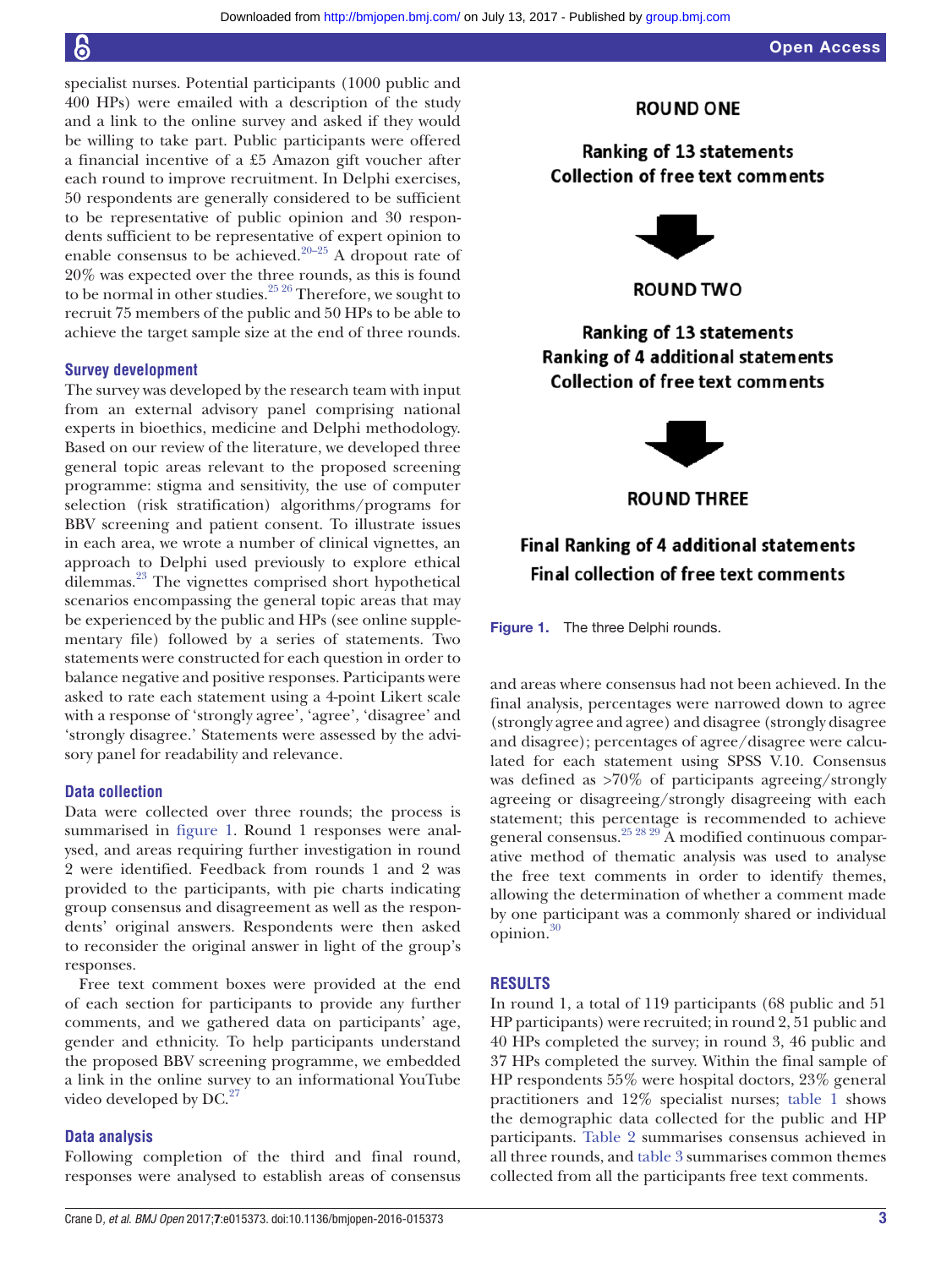<span id="page-4-0"></span>

| Table 1<br>Participants' demographic data |               |              |  |  |
|-------------------------------------------|---------------|--------------|--|--|
| Sociodemographic questions (n=46)         | <b>Public</b> | НP<br>(n=37) |  |  |
| Age (years)                               |               |              |  |  |
| Age range (years)                         | $20 - 73$     | $29 - 61$    |  |  |
| Mean age (years)                          | 33            | 44           |  |  |
| Gender                                    |               |              |  |  |
| Male                                      | 21 (46%)      | 22 (59%)     |  |  |
| 15 (41%)<br>Female<br>25 (54%)            |               |              |  |  |
| Ethnicity (self-defined)                  |               |              |  |  |
| <b>White British</b>                      | 33 (72%)      | 31 (84%)     |  |  |
| Asian                                     | 7(15%)        | 3(8.5%)      |  |  |
| Indian                                    | 3(7%)         | 1(2.5%)      |  |  |
| Chinese                                   | 1(2%)         | 1(2.5%)      |  |  |
| American                                  | 2(4%)         | 0            |  |  |
| African                                   | 0             | 1 (2.5%)     |  |  |

HP, health practitioner.

#### **Stigma and sensitivity**

There was clear consensus for this section. The public and HPs agreed that HIV should no longer have a special status and should be handled like any other routine blood tests. In response to Question 3, HPs unanimously disagreed that feelings of discomfort or offending patients was an acceptable reason not to offer HIV tests.

#### **The use of computer selection programs for screening**

The public and HPs both agreed that a BBV screening programme would detect infections more often and would be beneficial to individual patients and society more widely. However, HPs contradicted themselves by also agreeing that the BBV screening programme was not acceptable as it 'tested patients without their consent'. Despite this, HPs felt that computer programmes should be able to use patients' information for risk stratification. Similarly, the public agreed that the screening programme would help to remove the burden of identifying and counselling patients. Free text comments from round 1 generally supported the concept of using patient data for risk stratification, so long as there were safeguards to ensure data were secure. In round 2, a follow-up question (statements 14 and 15) confirmed that use of patient data for these purposes would be acceptable assuming data were secure.

#### **Patient consent**

Consensus was achieved in both groups on the point that it was not enough to inform patients that they may be tested for BBVs via a poster or leaflets alone. Both the public and the HPs agreed that getting fully informed consent for BBV testing was ideal. However, the public also agreed that any loss in patient choice (ie, autonomy) would be outweighed by having infections diagnosed earlier. For the option to offer a mix of consent options,

rather than limited consent alone, the answers were irreconcilable, with the majority of both groups agreeing with the two opposing statements. However, this likely instead reflects views that reducing healthcare costs should not be prioritised over obtaining sufficient consent. Free text comments in this section mostly supported the proposed consent process, but emphasised the need for all patients to be informed that their blood samples might be tested. Two new statements (16 and 17) were added in round 2 to try and establish consensus regarding the proposed method of consent. There was consensus among HPs that patients should still be informed that their blood might be tested for BBVs at the point of drawing blood.

#### **Discussion**

This study was developed to examine attitudes of the public and HPs towards two mechanisms of improving detection of HIV and BBV infections, the use of risk stratification algorithms to detect patients at higher risk of infection and limited consent. We used an iterative Delphi technique with the addition of new statements in subsequent rounds to clarify issues raised after responses to prior statements. We found there was general agreement among both participant groups around ending any persisting exceptionalism in relation to HIV testing. There was also consensus that a BBV screening programme would be beneficial and it was reasonable to use patients' medical data to target those at higher risk of infection, assuming data were protected.

In respect to our investigation of a modified consent process, there was some ambiguity within both groups. Therefore, consensus on this point was not easily discernible, indicating this form of consent posed some ethical dilemma. However, through iteration of rounds and use of free text boxes, a new and acceptable form of a consent process emerged from this Delphi study. We call this process 'limited consent' which involves providing advanced notification to all patients that their blood may be tested, with a reminder from a HP when blood is drawn, along with the option of opting out. This Delphi study achieved a national English sample from a range of HPs involved in BBV testing and the general public. Its finding of acceptability of a novel consent procedure and implications for the development of a new BBV screening programme, however, may be applicable only to the English social context.

Given the apparent sensitivity that still exists around offering HIV testing, it is interesting that both public participants and a varied range of medical and nursing HPs were comfortable with the concept of reducing the exceptionalism that has traditionally been associated with HIV testing and with the concept of prior consent. In devising the statements in the survey, we deliberately wanted to test how far each group might consider balancing the primacy of patients' autonomy, in terms of deciding whether to be tested for BBVs, over the competing ethical principal of utilitarianism. The utilitarian argument in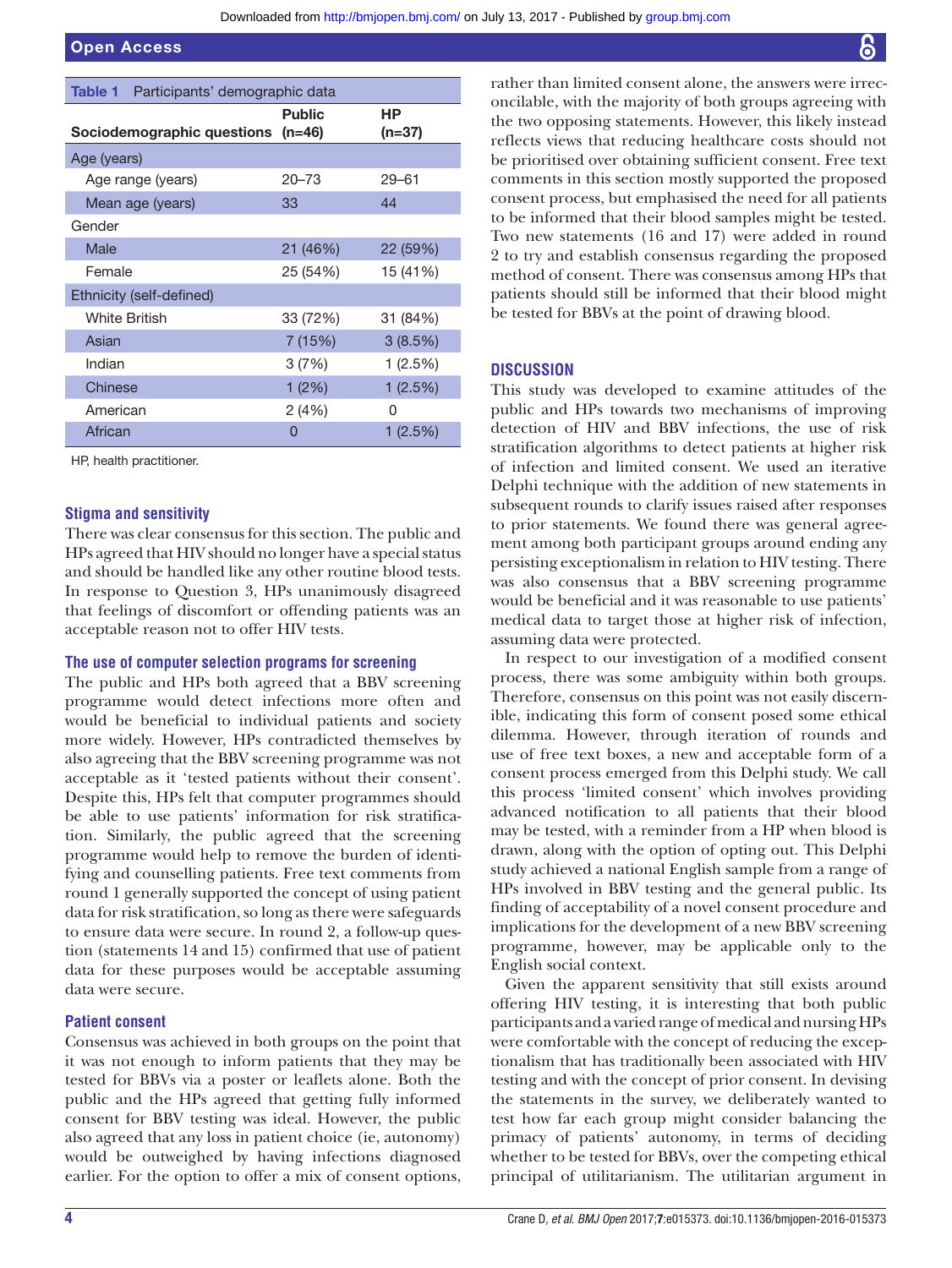<span id="page-5-0"></span>

| Frequency of responses to the survey<br>$\overline{\mathbf{c}}$<br><b>Table</b>                                                                                                                     |                         |            |                 |     |                    |         |                 |                 |                    |        |                 |           | ၆                  |
|-----------------------------------------------------------------------------------------------------------------------------------------------------------------------------------------------------|-------------------------|------------|-----------------|-----|--------------------|---------|-----------------|-----------------|--------------------|--------|-----------------|-----------|--------------------|
|                                                                                                                                                                                                     | $\blacksquare$<br>Round |            |                 |     | Round <sub>2</sub> |         |                 |                 | Round <sub>3</sub> |        |                 |           |                    |
|                                                                                                                                                                                                     | Agree                   |            | <b>Disagree</b> |     | Agree              |         | <b>Disagree</b> |                 | Agree              |        | <b>Disagree</b> |           |                    |
| Statement                                                                                                                                                                                           | Public                  | <b>AHR</b> | Public          | HPs | Public             | ея<br>Н | Public          | HP <sub>S</sub> | Public             | 。<br>全 | Public          | HPs       |                    |
| Stigma and sensitivity                                                                                                                                                                              |                         |            |                 |     |                    |         |                 |                 |                    |        |                 |           |                    |
| 1. HIV tests should no longer have a special<br>status and should be handled like any other<br>routine blood tests                                                                                  | 85%                     | 75%        | 15%             | 25% | 80%                | 84%     | 20%             | 16%             | 80%                | 88%    | 20%             | 12%       |                    |
| carried out in cases where the doctor will not<br>2. Because having HIV may make people feel<br>they have a stigma; HIV tests should only be<br>offend the patient                                  | 57%                     | 6%         | 43%             | 94% | 60%                | 0%      | 40%             | 100%            | 60%                | 2%     | 40%             | 98%       |                    |
| that a patient has a HIV test if the HP feels too<br>3. It is acceptable for a HP not to recommend<br>uncomfortable                                                                                 | 40%                     | 2%         | 60%             | 98% | 41%                | 0%      | 59%             | 100%            | 41%                | 0%     | 59%             | 100%      |                    |
| The use of computer selection programmes for screening                                                                                                                                              |                         |            |                 |     |                    |         |                 |                 |                    |        |                 |           |                    |
| 4. The BBV screening programme is acceptable<br>will benefit individual patients and the wider<br>because detecting infections more often<br>community                                              | 75%                     | 67%        | 25%             | 33% | 78%                | 69%     | 22%             | 31%             | 78%                | 75%    | 22%             | 25%       |                    |
| acceptable because it tests people for BBVs<br>5. The BBV screening programme is not<br>without their consent                                                                                       | 51%                     | 53%        | 49%             | 47% | 57%                | 63%     | 43%             | 37%             | 57%                | 70%    | 43%             | 30%       |                    |
| code or results of a previous test) to select blood<br>6. The computer programme should not be able<br>to use information on the patient (eg, age, post<br>samples for BBV testing                  | 60%                     | 45%        | 40%             | 55% | 49%                | 26%     | 51%             | 74%             | 49%                | 22%    | 51%             | 78%       |                    |
| identify and counsel patients for HIV and BBV<br>7. A screening programme for BBV infections<br>would help remove the burden of having to<br>testing                                                | 76%                     | 49%        | 34%             | 51% | 75%                | 37%     | 25%             | 63%             | 75%                | 32%    | 25%             | 68%       |                    |
| be able to use patient information to select those<br>screening programme for BBV infections should<br>14. Assuming patients' data were fully secure, a<br>most at risk of infections for screening | J.                      | J          | I               | I   | 74%                | 84%     | 26%             | 16%             | 72%                | 98%    | 28%             | 2%        |                    |
| should not be allowed to use patient information<br>15. A screening programme for BBV infections<br>to select those at most risk of infections even<br>assuming the data were fully secure          | т                       | T          |                 | T   | 63%                | 16%     | 37%             | 84%             | 63%                | 6%     | 37%             | 94%       | <b>Open Access</b> |
| Patient consent                                                                                                                                                                                     |                         |            |                 |     |                    |         |                 |                 |                    |        |                 |           |                    |
|                                                                                                                                                                                                     |                         |            |                 |     |                    |         |                 |                 |                    |        |                 | Continued |                    |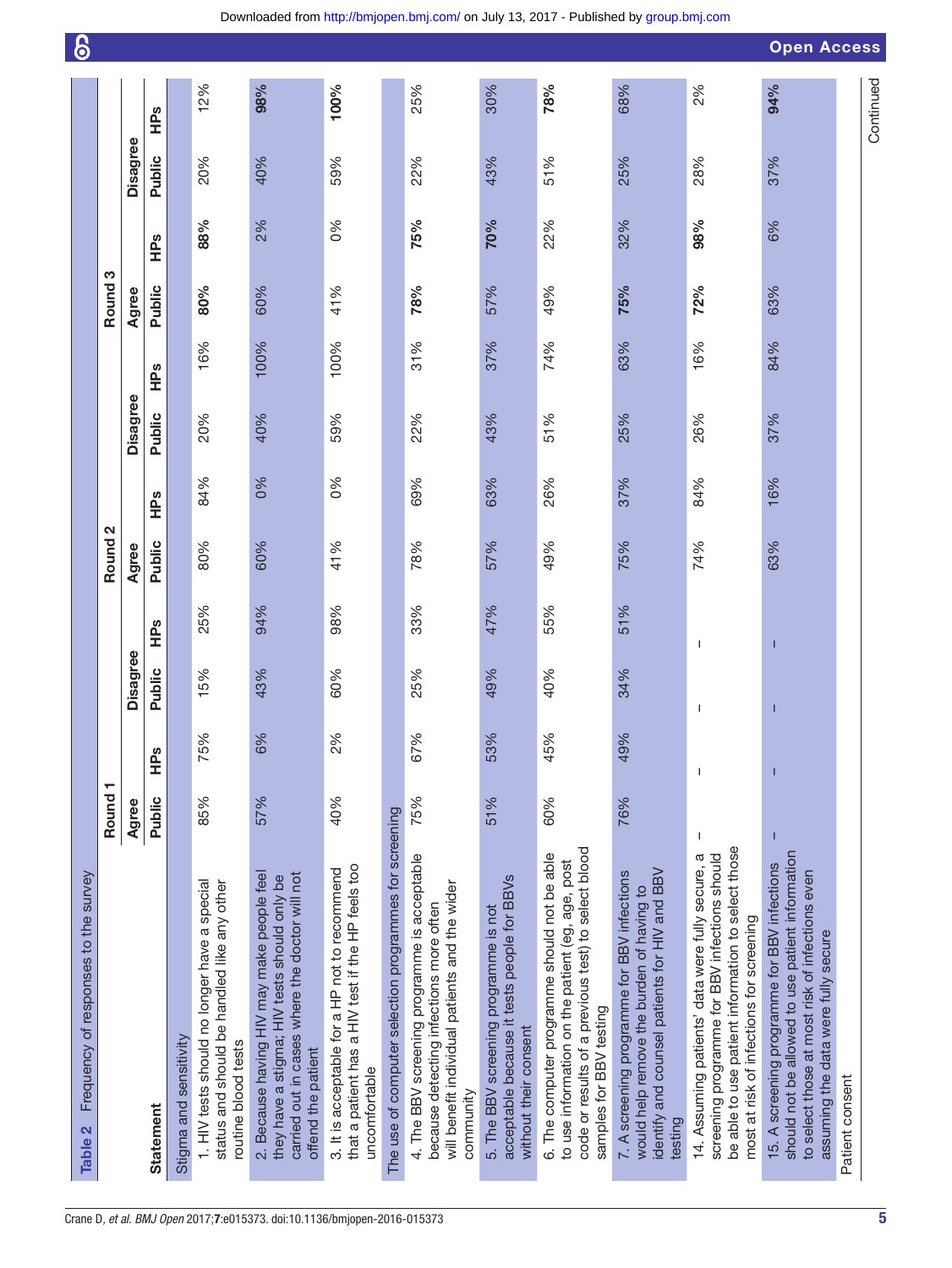| Downloaded from http://bmjopen.bmj.com/ on July 13, 2017 - Published by group.bmj.com |  |  |
|---------------------------------------------------------------------------------------|--|--|
|                                                                                       |  |  |

10%

10%

Open Access

65%

15%

68%

58%

| 27% |  |
|-----|--|
| 37% |  |
| 73% |  |

| Continued<br>Table 2                                                                                                                                                                                                                                   |            |     |          |     |                    |     |          |                 |                    |        |          |     |
|--------------------------------------------------------------------------------------------------------------------------------------------------------------------------------------------------------------------------------------------------------|------------|-----|----------|-----|--------------------|-----|----------|-----------------|--------------------|--------|----------|-----|
|                                                                                                                                                                                                                                                        | ┯<br>Round |     |          |     | Round <sub>2</sub> |     |          |                 | Round <sub>3</sub> |        |          |     |
|                                                                                                                                                                                                                                                        | Agree      |     | Disagree |     | Agree              |     | Disagree |                 | Agree              |        | Disagree |     |
| <b>Statement</b>                                                                                                                                                                                                                                       | Public     | ея  | Public   | HPs | Public             | HPs | Public   | HP <sub>S</sub> | Public             | ея     | Public   | HPs |
| they may be screened for BBV infections is an<br>8. Posters and leaflets informing patients that<br>acceptable way to get consent                                                                                                                      | 70%        | 53% | 30%      | 47% | 57%                | 42% | 43%      | 58%             | 57%                | 35%    | 43%      | 65% |
| that their blood may be tested for BBV infections<br>9. Using posters and leaflets is not enough. The<br>HP should still speak to patients and tell them<br>and get their fully informed consent                                                       | 83%        | 74% | 17%      | 26% | 80%                | 84% | 20%      | 16%             | 80%                | 85%    | 20%      | 15% |
| the benefit of having infections diagnosed earlier<br>10. Any loss in patient choice is outweighed by                                                                                                                                                  | 75%        | 51% | 25%      | 49% | 71%                | 26% | 29%      | 74%             | 71%                | 32%    | 29%      | 68% |
| patient to decline BBV testing for this screening<br>11. There is not adequate information for a<br>programme                                                                                                                                          | 68%        | 39% | 32%      | 61% | 67%                | 47% | 33%      | 53%             | 67%                | 42%    | 33%      | 58% |
| 12. Offering a mix of types of consent to patients<br>getting routine blood tests is more acceptable<br>than offering limited consent only                                                                                                             | 85%        | 90% | 15%      | 10% | 75%                | 84% | 25%      | 16%             | 75%                | 90%    | 25%      | 10% |
| patients getting routine blood tests is the most<br>overall, offering a mix of types of consent to<br>13. Even though it may cost more money<br>acceptable way of getting consent                                                                      | 78%        | 86% | 22%      | 14% | 75%                | 84% | 25%      | 16%             | 75%                | $90\%$ | 25%      | 10% |
| screening programme and permitting opt-out<br>is sufficient for ensuring limited consent and<br>16. This system of informing patients of the<br>patient awareness                                                                                      |            |     |          |     | 69%                | 68% | 31%      | 32%             | 59%                | 62%    | 41%      | 38% |
| patients are aware their blood may be tested. All<br>patients undergoing blood tests should also be<br>asked to agree to taking part in the screening<br>programme by a doctor or nurse practitioner<br>17. This system is not sufficient for ensuring | T          | I   | I        | I   | 73%                | 53% | 27%      | 47%             | 63%                | 73%    | 37%      | 27% |
| Percentage figures in bold indicate where consensus was achieved.<br>BBV, blood-borne virus; HP, health practitioner.                                                                                                                                  |            |     |          |     |                    |     |          |                 |                    |        |          |     |

38%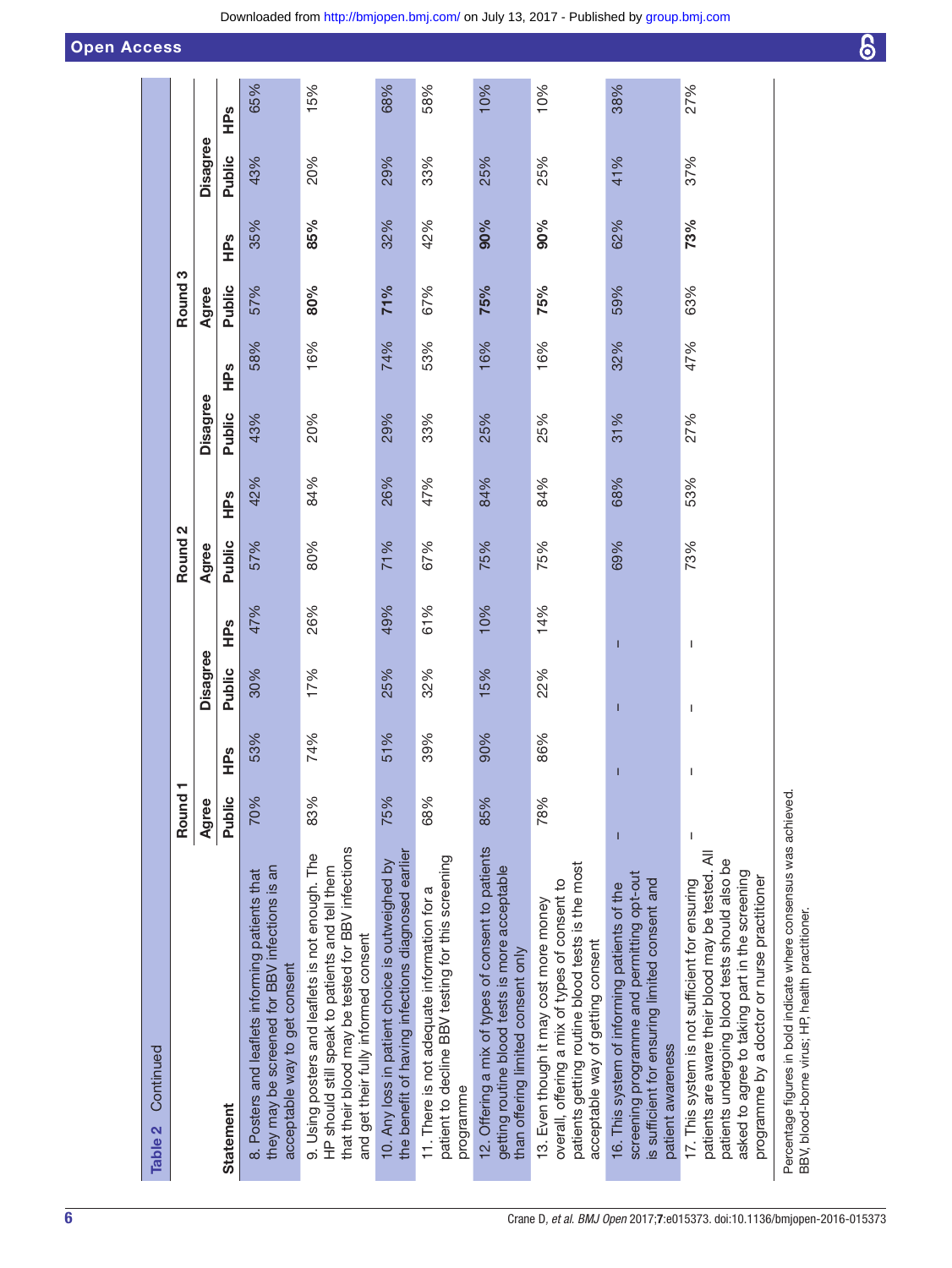<span id="page-7-0"></span>

|                               | <b>Table 3</b> Common themes from participants' free text comments.                                                                                                                                                                                                                                                                                                                                                                           |
|-------------------------------|-----------------------------------------------------------------------------------------------------------------------------------------------------------------------------------------------------------------------------------------------------------------------------------------------------------------------------------------------------------------------------------------------------------------------------------------------|
| <b>Stigma and sensitivity</b> |                                                                                                                                                                                                                                                                                                                                                                                                                                               |
| <b>Public</b>                 | 'It should be carried out like any normal blood testthen the doctor couldn't be offending anyone<br>or be embarrassed'<br>'The stigma surrounding HIV would be reduced if HIV blood tests become more routine'                                                                                                                                                                                                                                |
| <b>HP</b>                     | 'I feel there is a need for the position of testing to be brought in line with all other tests'<br>'HIV testing would become more routine if it were offered more often'                                                                                                                                                                                                                                                                      |
|                               | The use of computer selection programs for screening                                                                                                                                                                                                                                                                                                                                                                                          |
| Public                        | 'I don't feel comfortable with patients being selected based on age and post codeit's acceptable for<br>tests to be run based on prior results'<br>'I believe that implementing it would be a tremendous service if applied ethically and sensitively'<br>'If data is secured and patients aware then it should be allowed'                                                                                                                   |
| <b>HP</b>                     | 'We need universal not targeted screening'<br>'If we are saying that anyone can get these infections, then surely we should check everyone'<br>'Testing on the basis of age etc. will miss a large proportion of the population'                                                                                                                                                                                                              |
| Patient consent               |                                                                                                                                                                                                                                                                                                                                                                                                                                               |
| Public                        | 'While the BBV programme is in the public interest, it is vital that efforts are made to inform patients of<br>what is happening'<br>'As long as the patients are fully informed there is no problem'<br>A mixture of consent and acting in the best interests of the patient would be one of the best methods to<br>ensure wide acceptability of the programme'                                                                              |
| <b>HP</b>                     | 'People are careened for many illnesses without fully informed consent, BBV should be no different'<br>'Akin to random testing for diabetes, you may inform the patient that the test is happening but would not<br>necessarily discuss all the subsequent effects and treatments'<br>I am sure that as patients become more aware of this happening to their bloods, they will be more<br>accepting of it and ultimately see it as 'routine" |

favour of universal or targeted screening for BBVs is that society as a whole benefits if more people are diagnosed with BBV infections since transmission is reduced, fewer individuals are infected and healthcare costs are reduced.

Unlike some other screening programmes, the benefits of the proposed BBV screening programme would extend more widely than to just those individuals found to be infected with BBVs. Another significant difference is that given the frequency with which patients in general have blood tests and potential uncertainty of which patients would be tested using risk stratification algorithms, obtaining specific and direct consent for testing each time a patient has blood drawn is impractical. Hence, obtaining prior consent from the target adult population with the clear option of opting out of testing may prove both practical and acceptable based on our study.

There is a precedent for this form of consent in the UK Clinical Practice Research Database, $31$  where all adults in the areas contributing medical data to this system are informed by letter that their fully anonymised data may be used for research studies or service planning unless they decide to 'opt-out' of the system. One recent study screening for BBVs in emergency departments has also successfully employed a pragmatic and limited consent process.<sup>[16](#page-8-8)</sup> The use of risk stratification software to identify patients at higher risk of BBV infections has recently been employed in the UK-based HepCATT trial, as part of targeted case finding for hepatitis C infection in primary care.<sup>32</sup> We believe that combining such risk stratification

software to target screening with a practical and acceptable consent process has considerable potential to reduce the number of individuals with undiagnosed BBVs in countries with suitable health infrastructure. Further research into its design and implementation would be needed.

A recent UK study found that adding HBV/HCV tests to routine HIV tests in emergency departments resulted in significant numbers of new diagnoses of viral hepatitis as well as HIV, with the cost per new diagnosis well below the threshold for cost-effectiveness.<sup>[13](#page-8-6)</sup> This adds weight to the concept of screening specific or general populations for all three BBVs, rather than just HIV. Changing to the new consent process led to testing rates increasing from below 5% of all patients to consistently over 60% with mean numbers of positive results increasing from less than one per week to four per week.<sup>16</sup>

The process of obtaining consent in the present study may be viewed as a paradigm for future screening programmes or studies exploring alternative approaches to increase BBV testing. Our study adds to the evidence suggesting that both the public and HPs may be willing to accept prior consent, where HPs do not need to obtain specific consent for HIV or BBV testing, given the benefits of earlier diagnosis of BBV infections both to individuals and society in general. Nonetheless, there are potential challenges in implementing such a system of prior consent for BBV testing in terms of public policy or law. In the UK, consent for medical tests and treatment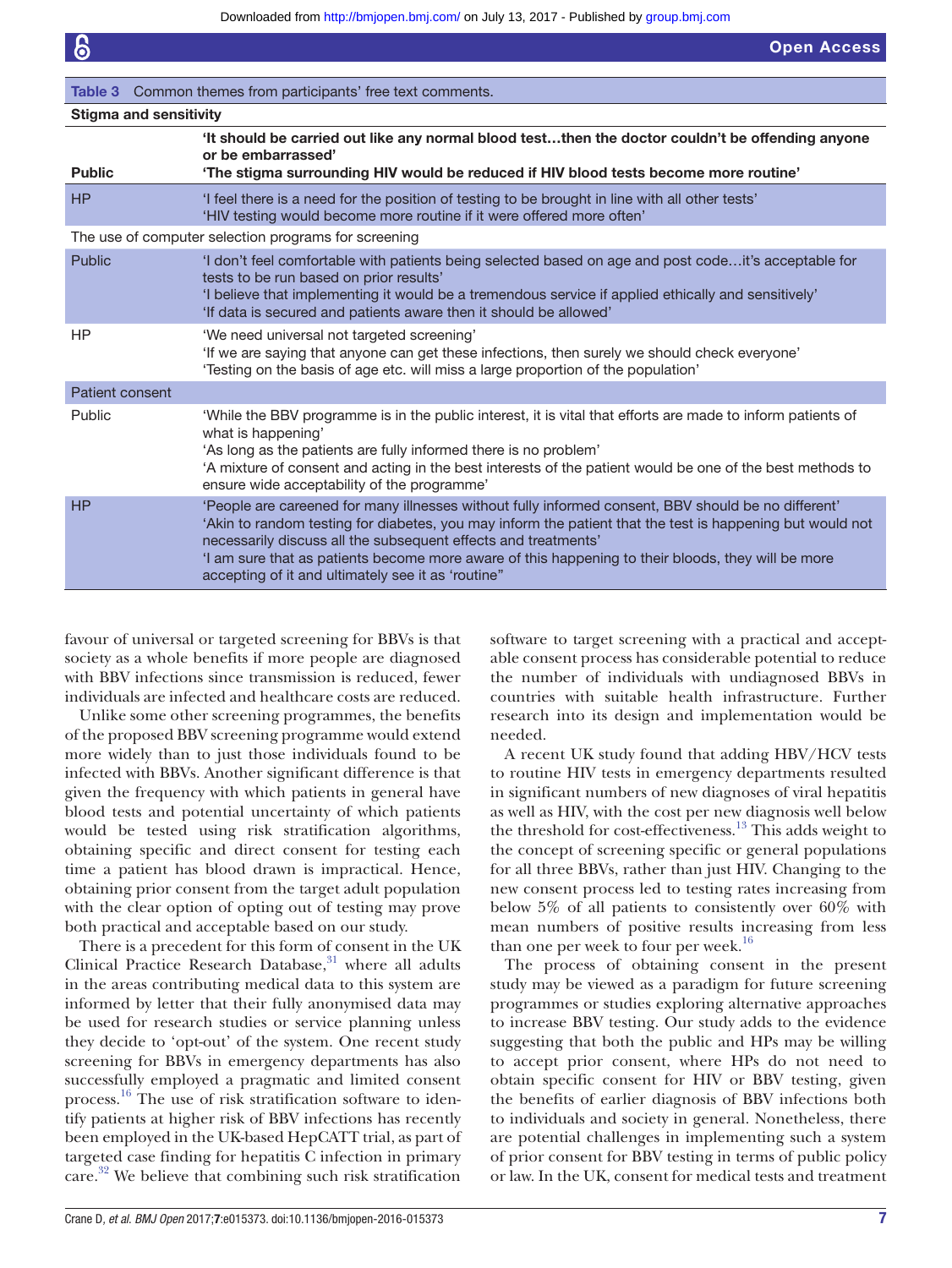or use of medical data for specific purposes is required by common law[,33](#page-9-8) although in practice the precise nature of most blood tests ordered by clinicians are not discussed in detail with patients. As such, it may be feasible to test such a screening programme without serious legal barriers. In other countries where laws on consent and privacy relating to medical tests and use of data are different, adoption of such a programme may prove more problematic.

#### **Conclusion**

Open Access

This study has a number of strengths and limitations. The study used a Delphi consensus technique allowing an iterative approach to achieve consensus in an area of public health with considerable potential for ethical debate. We successfully recruited a broad range of healthcare workers and members of the public with a sample size appropriate to the methodology, thus producing a nationally representative sample. However, the application of the study's findings are restricted to the UK, given that other countries have different medicolegal systems in relation to consent and use of data, although our methodology may be of interest to other countries considering a screening programme. Another limitation is that the selection process for HP participants might have led to self-selection bias. While we attempted to send invitations to a broad range of specialists and professionals for the HP survey, the topic might still have attracted more of those with strong views. However, this is a selection bias that applies to any kind of questionnaire study and is not specific only to our study.

HIV-related issues, such as treatment and social stigma, have developed over the past couple of decades, and associated BBV screening programmes should reflect these advances. This study found that the special status of HIV testing in the UK may no longer be necessary today and is hindering appropriate screening and proposes a novel consent procedure that could be implemented in future screening programmes in the UK. Our findings could be used to inform the development of public policy that would facilitate such a BBV screening programme, as well as the development of professional education in terms of reducing the social stigma associated with HIV and strengthening communication between clinicians and their patients.

Acknowledgements We are very grateful to the doctors, nurses and public participants who responded to our survey, Charlotte Jacobs our study coordinator and Robbie Horton who developed the YouTube video. We are indebted to the following expert advisors who assisted with the survey development and interpretation of responses: Dr Alasdair MacSween, Teesside University; Dr Elaine Kirk, GP at NHS England; Professor Rebecca Bennett, Manchester University, Professor Jackie Leach Scully, Newcastle University; Neil Campling and Alex **Murray** 

Contributors DC, EJH and DRC were all responsible for the conception and design of this study, interpretation of the data, drafting, revising and approval of the final document. DC was responsible for recruitment of the participants, collection and analysis of the data.

Competing interests None declared.

Ethics approval Durham University School of Medicine, Pharmacy and Health's Sub-Ethics Committee.

Provenance and peer review Not commissioned; externally peer reviewed.

Data sharing statement No additional data available.

Open Access This is an Open Access article distributed in accordance with the Creative Commons Attribution Non Commercial (CC BY-NC 4.0) license, which permits others to distribute, remix, adapt, build upon this work non-commercially, and license their derivative works on different terms, provided the original work is properly cited and the use is non-commercial. See: [http://creativecommons.org/](http://creativecommons.org/licenses/by-nc/4.0/) [licenses/by-nc/4.0/](http://creativecommons.org/licenses/by-nc/4.0/)

© Article author(s) (or their employer(s) unless otherwise stated in the text of the article) 2017. All rights reserved. No commercial use is permitted unless otherwise expressly granted.

#### **References**

- <span id="page-8-0"></span>1. Joint United Nation Programme on HIV/AIDS (UNAIDS). 90-90- 90 UNAIDS – an ambitious treatment target to help end the AIDS epidemic. UNAIDS. 2014 [http://www.unaids.org/sites/default/files/](http://www.unaids.org/sites/default/files/media_asset/90-90-90_en_0.pdf accessed 09 Sep 2016) [media\\_asset/90-90-90\\_en\\_0.pdf accessed 09 Sep 2016](http://www.unaids.org/sites/default/files/media_asset/90-90-90_en_0.pdf accessed 09 Sep 2016).
- <span id="page-8-1"></span>2. Moorman AC, Xing J, Ko S, *et al*. Late diagnosis of hepatitis C virus infection in the Chronic Hepatitis Cohort Study (CHeCS): missed opportunities for intervention. *[Hepatology](http://dx.doi.org/10.1002/hep.27365)* 2015;61:1479–84.
- 3. Niederau C. Chronic hepatitis B in 2014: great therapeutic progress, large diagnostic deficit. *[World J Gastroenterol](http://dx.doi.org/10.3748/wjg.v20.i33.11595)* 2014;20:11595–617.
- 4. Cornberg M, Razavi HA, Alberti A, *et al*. A systematic review of hepatitis C virus epidemiology in Europe, Canada and Israel. *[Liver Int](http://dx.doi.org/10.1111/j.1478-3231.2011.02539.x)* 2011;31(Suppl 2):30–60.
- 5. Public Health Agency. *Hepatitis C in the United Kingdom: 2013 report*. London: Health Protection Services, 2013.
- 6. Public Health England. Hepatitis C in the UK: 2013 report. Public Health EnglandLondon [https://www.gov.uk/government/uploads/](https://www.gov.uk/government/uploads/system/uploads/attachment_data/file/364074/Hepatitis_C_in_the_UK_2013.pdf) [system/uploads/attachment\\_data/file/364074/Hepatitis\\_C\\_in\\_the\\_](https://www.gov.uk/government/uploads/system/uploads/attachment_data/file/364074/Hepatitis_C_in_the_UK_2013.pdf) [UK\\_2013.pdf](https://www.gov.uk/government/uploads/system/uploads/attachment_data/file/364074/Hepatitis_C_in_the_UK_2013.pdf)(accessed 09 Sep 2016).
- 7. O'Leary MC, Sarwar M, Hutchinson SJ, *et al*. The prevalence of hepatitis C virus among people of south asian origin in Glasgow results from a community based survey and laboratory surveillance. *[Travel Med Infect Dis](http://dx.doi.org/10.1016/j.tmaid.2013.08.001)* 2013;11:301–9.
- <span id="page-8-2"></span>8. McPherson S, Valappil M, Moses SE, *et al*. Targeted case finding for hepatitis B using dry blood spot testing in the British-Chinese and south asian populations of the North-East of England. *[J Viral Hepat](http://dx.doi.org/10.1111/jvh.12084)* 2013;20:638–44.
- <span id="page-8-3"></span>9. Stein N. Ethics in consent for HIV testing. *[Virtual Mentor](http://dx.doi.org/10.1001/virtualmentor.2009.11.12.jdsc1-0912)* 2009;11:959–61.
- <span id="page-8-4"></span>10. Bayer R, Fairchild AL. Changing the paradigm for HIV testing – the end of exceptionalism. *[N Engl J Med](http://dx.doi.org/10.1056/NEJMp068153)* 2006;355:647–9.
- <span id="page-8-5"></span>11. General Medical Council (GMC). Confidentiality: protecting and providing information (2000). 2016. GMC-UK-org [http://www.gmc](http://www.gmc-uk.org/confidentiality_sep_2000.pdf_25416426.pdf)[uk.org/confidentiality\\_sep\\_2000.pdf\\_25416426.pdf](http://www.gmc-uk.org/confidentiality_sep_2000.pdf_25416426.pdf) (accessed 09 Sep 2016).
- 12. General Medical Council (GMC). Consent: patients and doctors making decisions together. GMC-UK.org 2008. [http://www.gmc](http://www.gmc-uk.org/static/documents/content/Consent_-_English_1015.pdf)[uk.org/static/documents/content/Consent\\_-\\_English\\_1015.pdf](http://www.gmc-uk.org/static/documents/content/Consent_-_English_1015.pdf)  (accessed 09 Sep 2016).
- <span id="page-8-6"></span>13. Orkin C, Flanagan S, Wallis E, *et al*. Incorporating HIV/hepatitis B virus/hepatitis C virus combined testing into routine blood tests in nine UK Emergency Departments: the "Going Viral" campaign. *[HIV](http://dx.doi.org/10.1111/hiv.12364)  [Med](http://dx.doi.org/10.1111/hiv.12364)* 2016;17:222–30.
- 14. Elmahdi R, Gerver SM, Gomez Guillen G, *et al*. Low levels of HIV test coverage in clinical settings in the U.K: a systematic review of adherence to 2008 guidelines. *[Sex Transm Infect](http://dx.doi.org/10.1136/sextrans-2013-051312)* 2014;90:119–24.
- 15. Hartney T, Kennedy I, Crook P, *et al*. Expanded HIV testing in highprevalence areas in England: results of a 2012 audit of sexual health commissioners. *[HIV Med](http://dx.doi.org/10.1111/hiv.12099)* 2014;15:251–4.
- <span id="page-8-8"></span>16. Paparello J, Hunter L, Betournay R, *et al*. Reducing the barriers to HIV testing – a simplified consent pathway increases the uptake of HIV testing in a high prevalence population. *HIV Medicine* 2016;17(Suppl 1):9.
- 17. British HIV Association (BHIVA), British Association of Sexual Health and HIV (BASHH), British Infection Society (BIS). UK National Guideline for HIV testing 2008. BHIVA.org 2008. [http://www.bhiva.](http://www.bhiva.org/documents/Guidelines/Testing/GlinesHIVTest08.pdf) [org/documents/Guidelines/Testing/GlinesHIVTest08.pdf](http://www.bhiva.org/documents/Guidelines/Testing/GlinesHIVTest08.pdf) (accessed 09 Sep 2016)
- <span id="page-8-7"></span>18. <http://www.nhs.uk/conditions/Blood-tests/Pages/Introduction.aspx> (accessed 09 Sep 2016)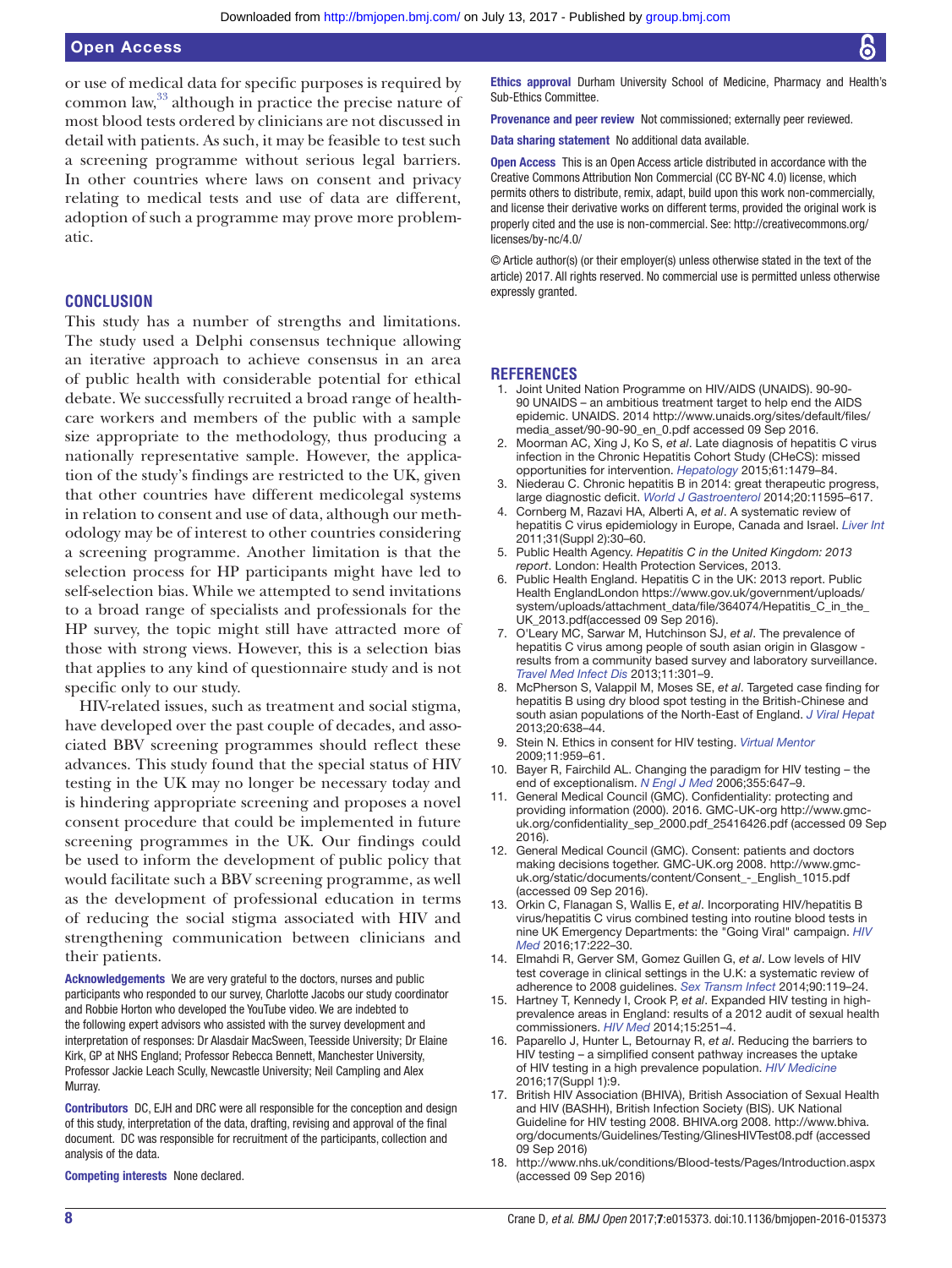# န

- <span id="page-9-0"></span>19. Jones J, Hunter D. Consensus methods for medical and health services research. *BMJ* 1995;311:376–80.
- <span id="page-9-1"></span>20. [http://www.journalslibrary.nihr.ac.uk/\\_\\_data/assets/pdf\\_file/0003/](http://www.journalslibrary.nihr.ac.uk/__data/assets/pdf_file/0003/64839/FullReport-hta2030.pdf) [64839/FullReport-hta2030.pdf](http://www.journalslibrary.nihr.ac.uk/__data/assets/pdf_file/0003/64839/FullReport-hta2030.pdf) (accessed 09 Sep 2016)
- 21. Cook S, Aikens JE, Berry CA, *et al*. Development of the diabetes problem-solving measure for adolescents. *[Diabetes Educ](http://dx.doi.org/10.1177/014572170102700612)* 2001;27:865–74.
- 22. Rose CM, Kagan AR. The final report of the expert panel for the radiation oncology bone metastasis work group of the American College of Radiology. *[Int J Radiat Oncol Biol Phys](http://dx.doi.org/10.1016/S0360-3016(97)00952-8)* 1998;40:1117–24.
- <span id="page-9-3"></span>23. Wainwright P, Gallagher A, Tompsett H, *et al*. The use of vignettes within a Delphi exercise: a useful approach in empirical ethics? *[J](http://dx.doi.org/10.1136/jme.2010.036616)  [Med Ethics](http://dx.doi.org/10.1136/jme.2010.036616)* 2010;36:656–60.
- 24. Wigton RS, Darr CA, Corbett KK, *et al*. How do community practitioners decide whether to prescribe antibiotics for acute respiratory tract infections? *[J Gen Intern Med](http://dx.doi.org/10.1007/s11606-008-0707-9)* 2008;23:1615–20.
- <span id="page-9-2"></span>25. Henderson EJ, Rubin GP. Development of a community-based model for respiratory care services. *[BMC Health Serv Res](http://dx.doi.org/10.1186/1472-6963-12-193)* 2012;12:193.
- 26. Akins RB, Tolson H, Cole BR. Stability of response characteristics of a Delphi panel: application of bootstrap data expansion. *[BMC Med](http://dx.doi.org/10.1186/1471-2288-5-37)  [Res Methodol](http://dx.doi.org/10.1186/1471-2288-5-37)* 2005;5:37.
- <span id="page-9-4"></span>27. <https://www.youtube.com/watch?v=IlSsgKsoAKM>(accessed 09 Sep 2016)
- 28. Diamond IR, Grant RC, Feldman BM, *et al*. Defining consensus: a systematic review recommends methodologic criteria for reporting of Delphi studies. *[J Clin Epidemiol](http://dx.doi.org/10.1016/j.jclinepi.2013.12.002)* 2014;67:401–9.
- 29. Slade SC, Dionne CE, Underwood M, *et al*. Standardised method for reporting exercise programmes: protocol for a modified Delphi study. *[BMJ Open](http://dx.doi.org/10.1136/bmjopen-2014-006682)* 2014;4:e006682.
- <span id="page-9-5"></span>30. Glaser BG, Strauss AL. *The discovery of grounded theory: strategies for qualitative research*. Chicago: Aldine, 1967.
- <span id="page-9-6"></span>31. The Clinical Practice Research Datalink (CPRD) opt-out system for members of the public.<https://www.cprd.com/membersofpublic/> (accessed 09 Sep 2016).
- <span id="page-9-7"></span>32. Roberts K, Macleod J, Metcalfe C, *et al*. Hepatitis C – assessment to treatment trial (HepCATT) in primary care: study protocol for a cluster randomised controlled trial. *[Trials](http://dx.doi.org/10.1186/s13063-016-1501-3)* 2016;17:366.
- <span id="page-9-8"></span>32. [http://www.qmc-uk.org/guidance/ethical\\_guidance/consent\\_](http://www.qmc-uk.org/guidance/ethical_guidance/consent_guidance_common_law.asp) [guidance\\_common\\_law.asp](http://www.qmc-uk.org/guidance/ethical_guidance/consent_guidance_common_law.asp) (accessed 17 Mar 2017)